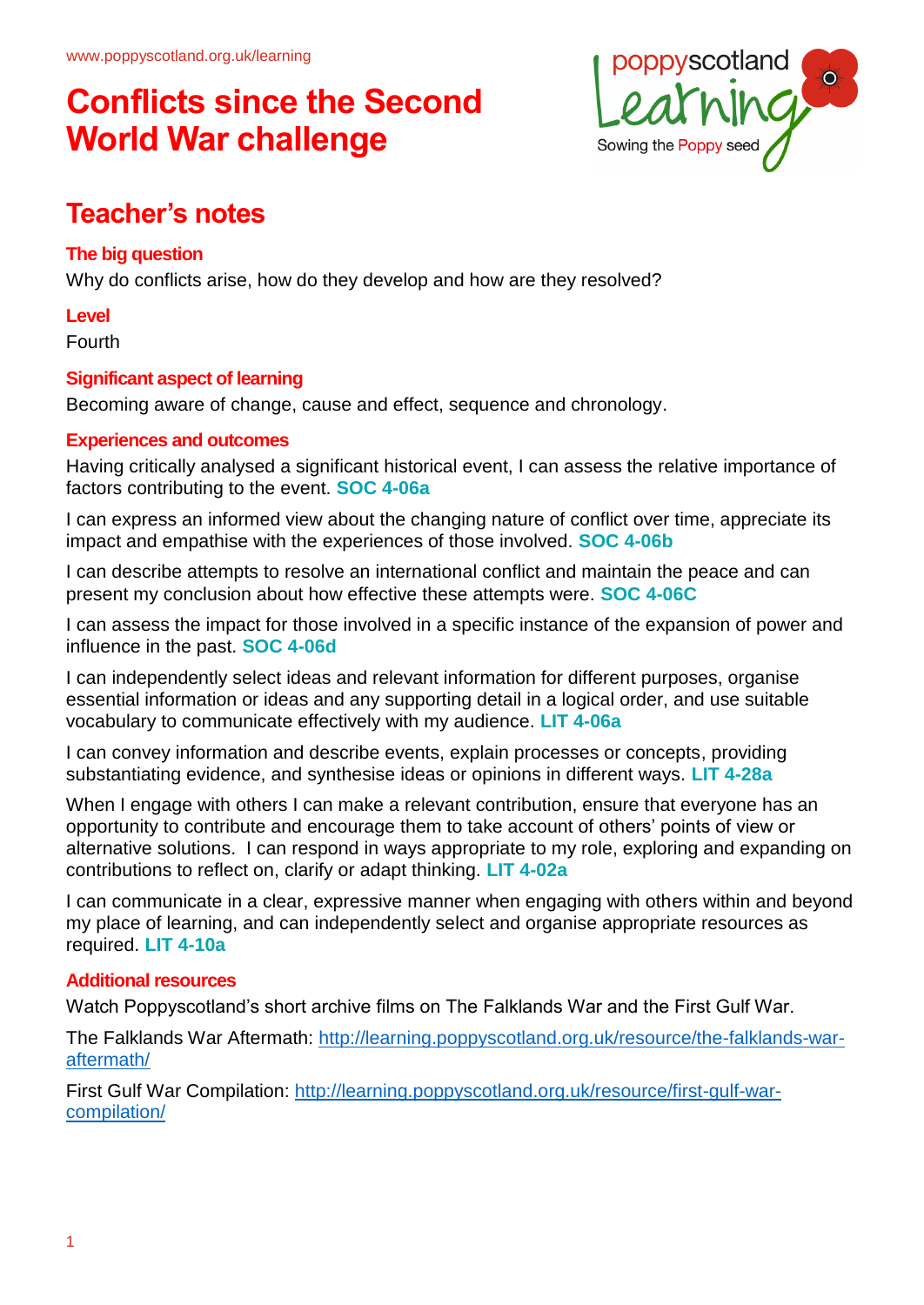

Poppyscotland's documentary films and archive footage are available from the Poppyscotland Learning website or from the Sowing the Poppy seed DVD. To watch Poppyscotland Learning's range of films follow this link: http://learning.poppyscotland.org.uk/resources-category/films/

Poppyscotland's image library is available from the Poppyscotland Learning website: http://learning.poppyscotland.org.uk/resources-category/media/

#### **Introduction**

This challenge avoids teaching by exposition and encourages students to learn for themselves and then present their findings in an interesting and informative way.

Students could work in groups to produce individual projects on the conflicts researched.

Alternatively, a class learning wall could be created where the students could perhaps create a giant map and the class could then research the different conflicts in groups and add their research to the map as it is completed.

Pupils will gain a better understanding of the conflicts British forces have been involved in and why they were there.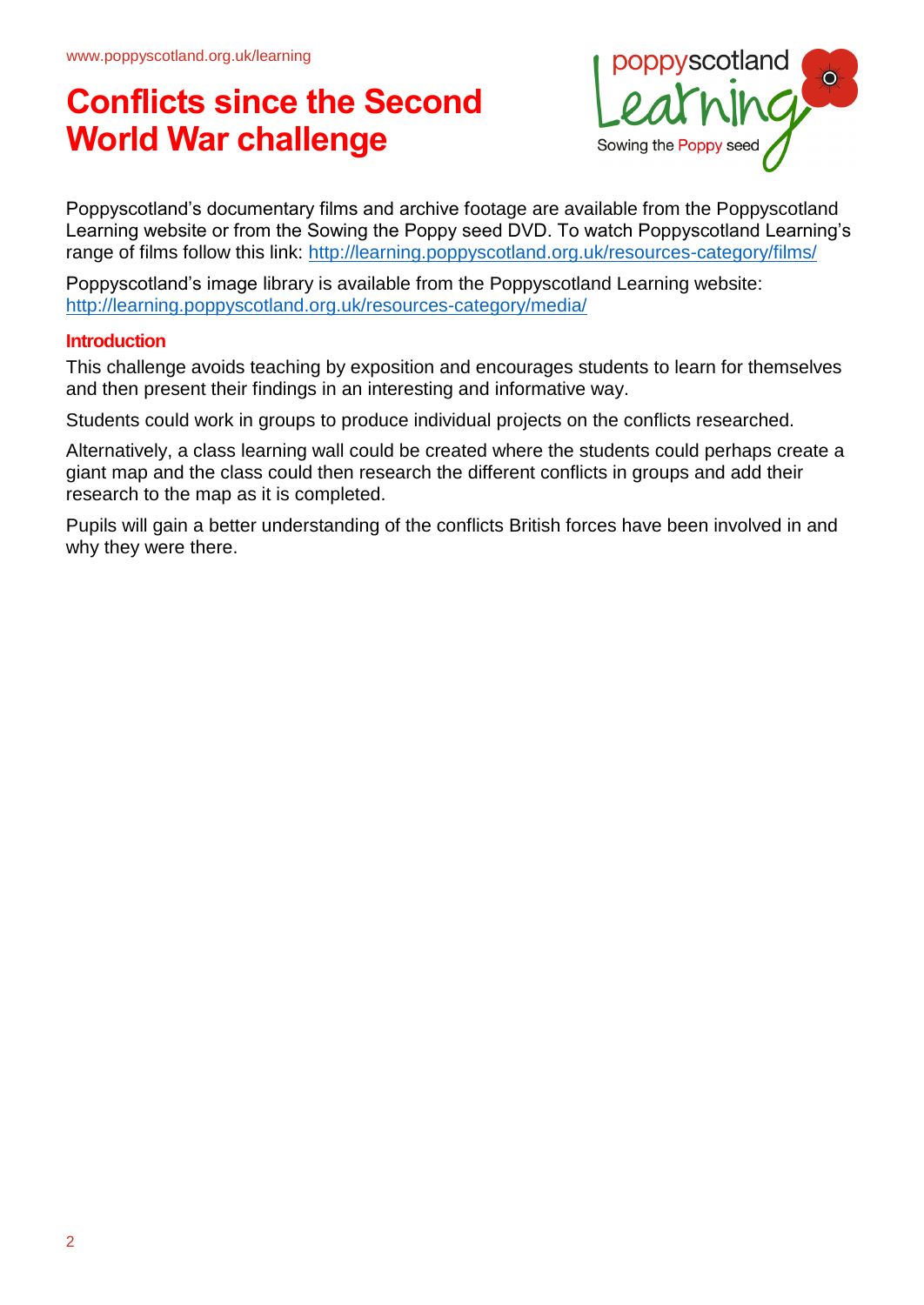

## **Your challenge**

Your challenge is to research what conflicts there has been since the Second World War. When you have gathered your information, you should choose how to present it. This could be a wall chart, individual write up, PowerPoint etc. Try to include as many pictures and graphs as you can to support your information. The following will help you plan your research.

#### **Step 1**

Decide which part of the world you are going to focus on. You could consider one of the following parts of the world; Africa, Europe, Asia, North America, Oceania, South America, Antarctica.

I am going to focus on:

………………………………………………………………………………………………………………. ……………………………………………………………………………………………………………….

#### **Step 2**

Using the internet, search 'conflict in (your chosen part of the world) since 1945'. From the list or information that appears, start by choosing one conflict. You could consider Vietnam, Falklands, Iraq, Syria etc. Choose one that interests you.

………………………………………………………………………………………………………………. ……………………………………………………………………………………………………………….

Some conflicts I found are:

#### **Step 3**

Now looking at your chosen conflict, find out the following:

#### Why did it start?

………………………………………………………………………………………………………………. ………………………………………………………………………………………………………………. ………………………………………………………………………………………………………………. ………………………………………………………………………………………………………………. Who was involved? ………………………………………………………………………………………………………………. ………………………………………………………………………………………………………………. ………………………………………………………………………………………………………………. ………………………………………………………………………………………………………………. How were people affected? ……………………………………………………………………………………………………………….

……………………………………………………………………………………………………………….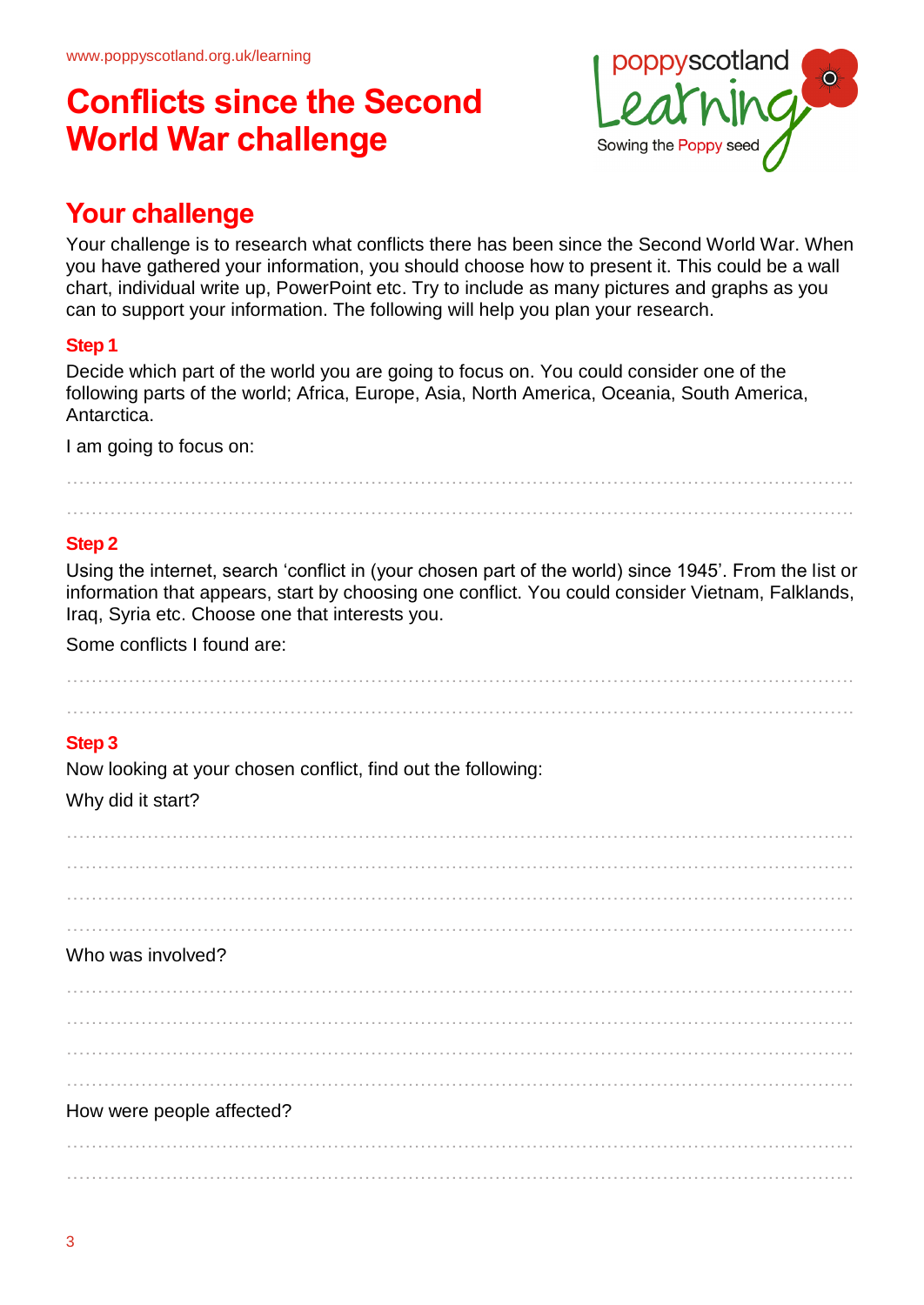www.poppyscotland.org.uk/learning

## **Conflicts since the Second World War challenge**



#### How did it end?

| What attempts were there to resolve the conflict?                 |
|-------------------------------------------------------------------|
|                                                                   |
|                                                                   |
|                                                                   |
| Any other interesting facts that you find.                        |
|                                                                   |
|                                                                   |
|                                                                   |
| <b>Step 4</b>                                                     |
| How are you going to present the information that you have found? |
|                                                                   |
|                                                                   |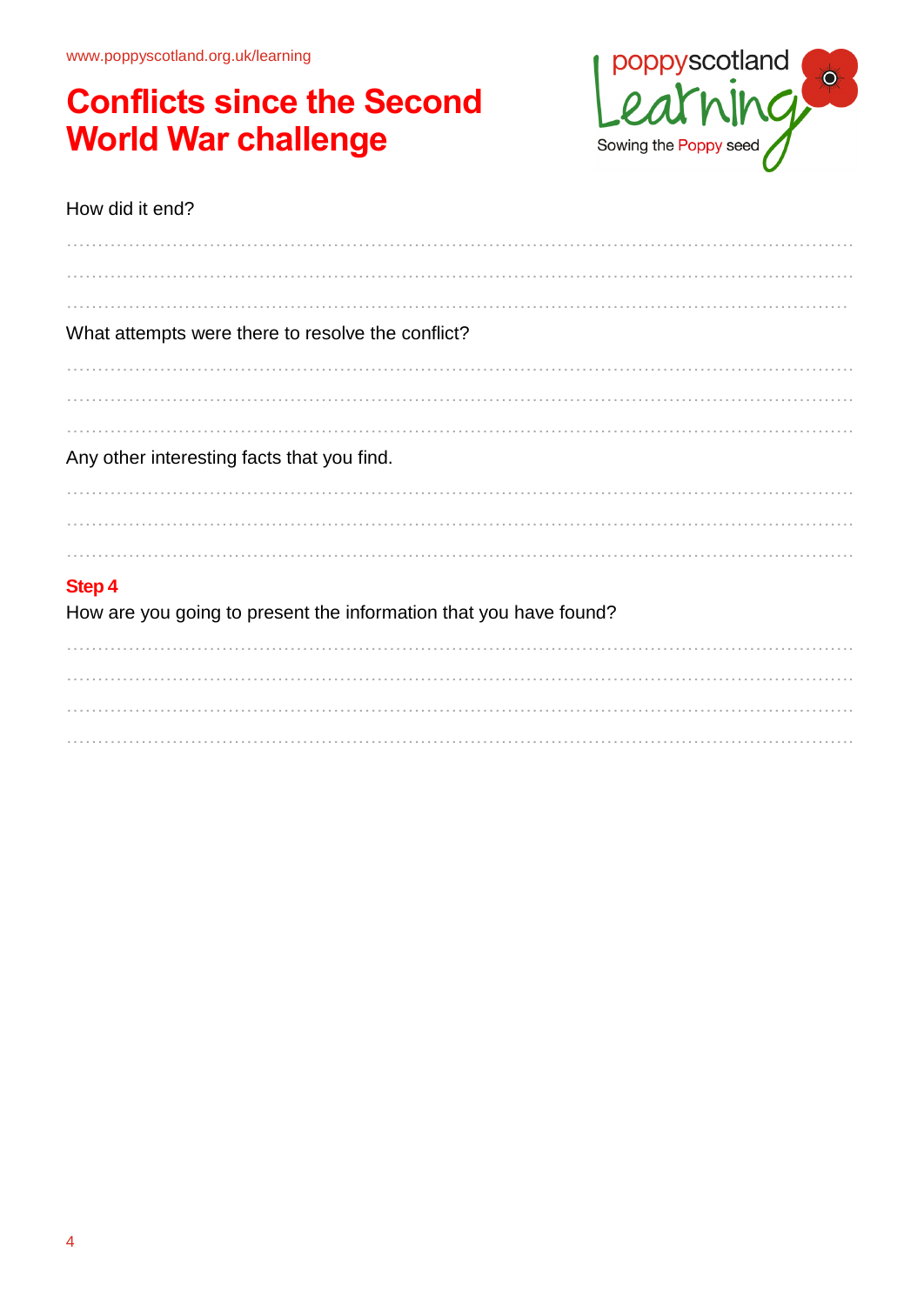

## **What progress have I made today?**

Becoming aware of change, cause and effect, sequence and chronology **SAL**

# **2 nd level** I can discuss why people and events from a particular time in the past were important, placing them within a historical sequence. For example… **3 rd level** Through researching, I can identify possible causes of a past conflict and report on the impact it has had on the lives of people at that time. For example… **4 th level** I can describe attempts to resolve international conflict and maintain the peace and can present my conclusion about how effective these attempts were. For example…..